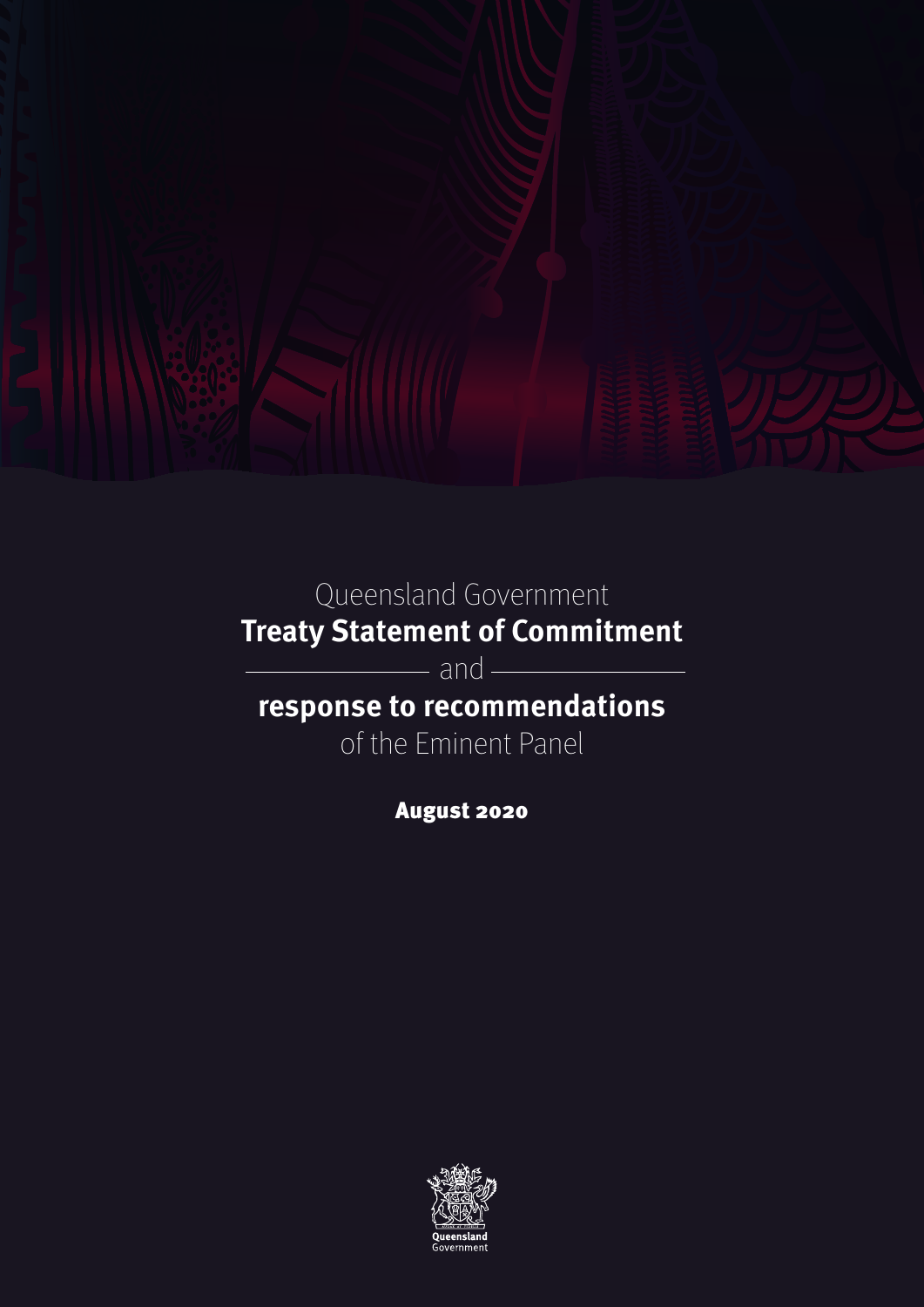# The journey so far

*Aboriginal and Torres Strait Islander peoples have long called for acknowledgement of the injustices they have suffered, self-determination and a significant change in the relationship with the Queensland Government.* 

In July 2019, the Queensland Government launched Tracks to Treaty – Reframing the relationship with Aboriginal and Torres Strait Islander Queenslanders and signed a Statement of Commitment to give effect to this reframed relationship.

Path to Treaty is a very important way to come together and negotiate a new way of working in partnership for the Queensland Government and Aboriginal and Torres Strait Islander peoples—one that is underpinned by self-determination and actioned through truth telling, empowerment and agreement making.

It also builds on a number of Queensland-led initiatives that are advancing reconciliation by fostering a shared pride in culture, healing the wounds of the past, and setting the foundation for a new and just relationship. These include the:

- addition to the preamble to the Queensland Constitution to honour Aboriginal and Torres Strait Islander peoples as the First Australians in 2010
- launch of the Oueensland Government Reconciliation Action Plan 2018–2021
- establishment of Local Thriving Communities initiative to support local decision making in remote communities and build on their strengths to implement ideas on how best to achieve the aspirations and vision for their local community
- commencement of the Queensland Human Rights Act 2019 which in its preamble acknowledges the right to self-determination of Aboriginal and Torres Strait Islander peoples, and creates obligations on public entities to protect and promote the human rights set out in the Act, including the distinct cultural rights of Aboriginal and Torres Strait Islander peoples
- commitment to the legal recognition of traditional Torres Strait Islander child rearing practices
- implementation of Our Way: A generational strategy for Aboriginal and Torres Strait Islander children and families, 2017–2037
- establishment of the Queensland First Children and Families Board
- appointment of the First Nations Advisor for Housing
- adoption of the Domestic and Family Violence Prevention Strategy and development of Queensland's Framework for Action – Reshaping our Approach to Aboriginal and Torres Strait Islander Domestic and Family Violence
- appointment of the first Chief Aboriginal and Torres Strait Islander Health Officer and Deputy Director-General of the Aboriginal and Torres Strait Islander Health Division
- commencement of the Health and other Legislation Amendment Act 2019 which aims to strengthen the commitment to health equity for Aboriginal and Torres Strait Islander peoples
- development of a Queensland Aboriginal and Torres Strait Islander Healing Strategy to address the impact of intergenerational trauma, grief and loss, violence and abuse
- ongoing commitment to increase representation of Aboriginal and Torres Strait Islander peoples on government boards and committees.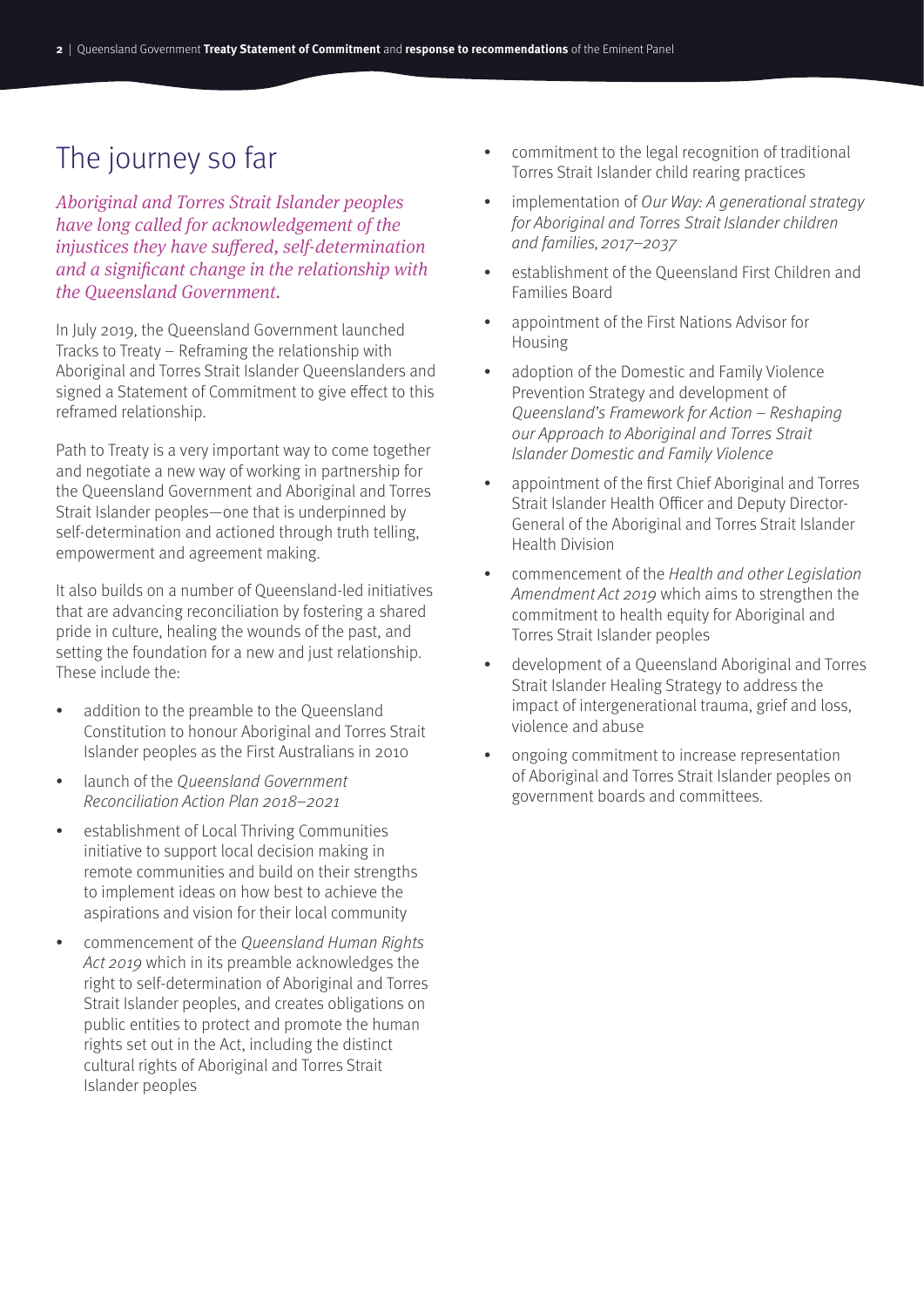# Starting the Path to Treaty conversation

*We will continue to celebrate First Nations cultures, languages, histories, lore, and spiritualties that have thrived for more than 65,000 years. We will also take the opportunity to tell the truth and begin to heal together.*

Consultation on the Path to Treaty provided the opportunity for Aboriginal, Torres Strait Islander and non-Indigenous Queenslanders to come together and start a journey towards a future that is more just, more equal and more respectful.

An Eminent Panel of high profile Aboriginal, Torres Strait Islander and non-Indigenous Queenslanders, supported by a Treaty Working Group, was appointed to guide genuine, respectful, and meaningful conversations between all Queenslanders about what a treaty might mean to them and how we can co-exist into the future on the land we now share.

The views and voices of Queenslanders, particularly those of Aboriginal and Torres Strait Islander peoples, were heard and more than 1700 people had their say through consultations held from October to December 2019. This included 24 face-to-face community sessions from Thursday Island in the north to the Gold Coast in the south, 331 online surveys and 38 written submissions.

# What we heard

*Strong support for a treaty process from First Nations and non-Indigenous Queenslanders alike that is unique to Queensland, engages all people and is based on truth.*

Path to Treaty conversations with Aboriginal and Torres Strait Islander peoples and non-Indigenous people expressed significant support for a treaty-making process, with truth-telling and honesty about our shared history to be at the heart of the treaty process. Participants said that treaty-making would be a significant and long overdue milestone for Queensland.

Queenslanders also identified a number of other important key issues, including the need for:

- **acknowledgement** of First Nations' sovereignty
- **a framework for truth-telling** and addressing past wrongs
- **negotiating treaties** that have meaningful effect on the lives of First Nations peoples
- **engaging young people** in the treaty process
- **capacity building** to enable Aboriginal and Torres Strait Islander peoples to participate in the treaty making process
- **representative mechanisms** and governance for the treaty process.

This sentiment reflects similar discussions with First Nations peoples across Australia on the importance of truth-telling and the need for honest, genuine and respectful conversations. These views are what ultimately led to the Uluru Statement from the Heart, and marked the nation as ready to meaningfully understand each other and move forward towards reconciliation.

In February 2020, the Path to Treaty Eminent Panel officially presented its recommendations, supported by the findings of the Treaty Working Group report, to the Queensland Government for consideration. Based on community sentiment and extensive support for agreement making with First Nations Queenslanders, the Eminent Panel outlined its principal recommendation to advance a treaty process in Queensland.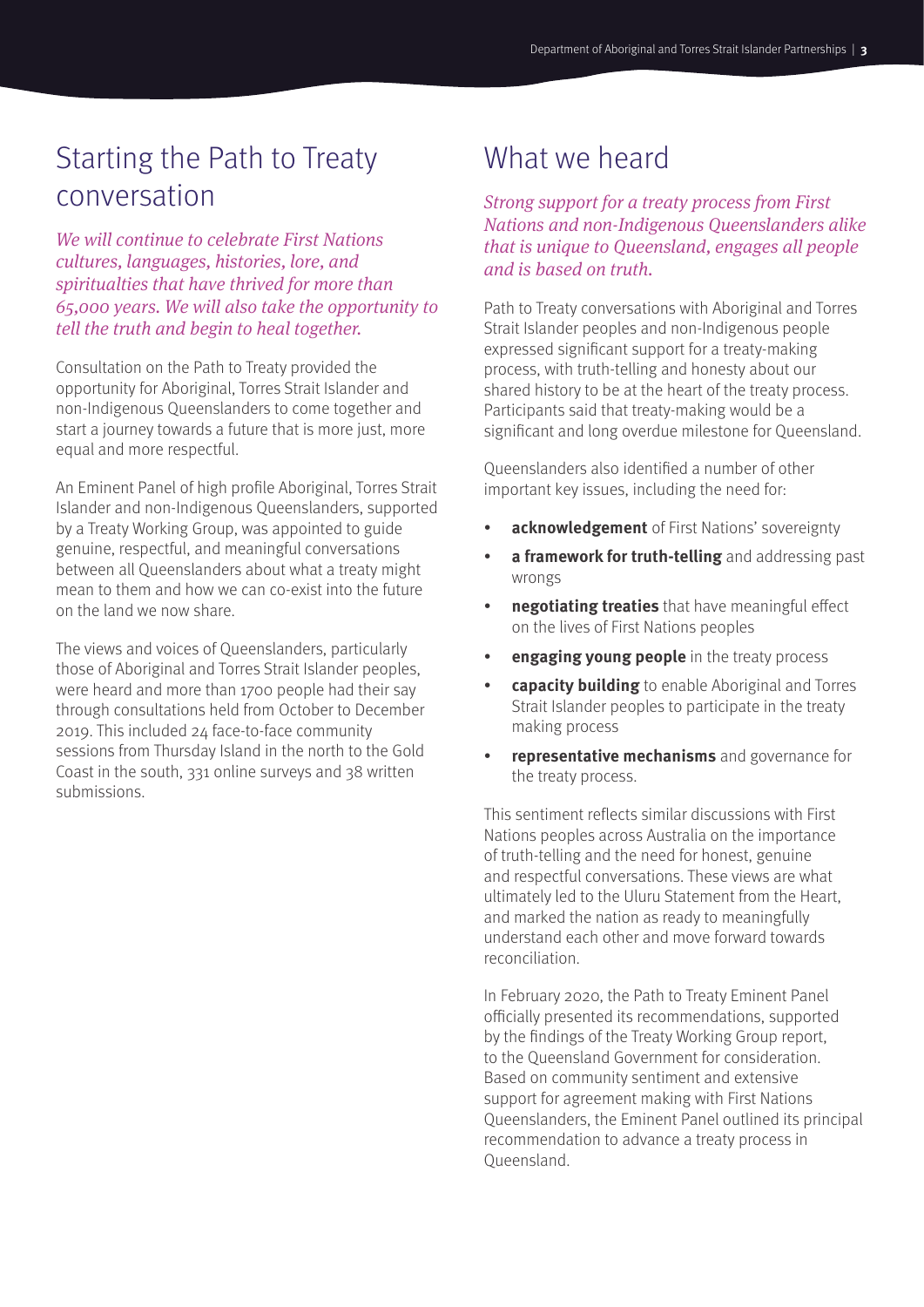# Treaty enriches the lives of all Queenslanders

*Treaties have been used throughout the world as accepted means for acknowledging past injustices, resolving differences, and creating a shared future.*

The Path to Treaty enriches the lives of all Queenslanders and provides for greater recognition, celebration and learning from First Nations peoples.

It represents a significant step forward in reframing the relationship with First Nations peoples—one where all Queenslanders recognise Aboriginal and Torres Strait Islander peoples as the first peoples of this land we now share. It also provides a unique opportunity to come together and learn about our state's shared history, and respectfully acknowledge the harm caused by past injustices.

Understanding and accepting our shared history will be fundamental to healing and addressing the ongoing disparity that Aboriginal and Torres Strait Islander peoples continue to experience, and achieving justice, equality and access to opportunity for First Nations peoples.

# Our commitment to a Path to Treaty

# *Now is the time to continue the Path to Treaty with the ultimate aim of treaty making with First Nations peoples.*

As we face the challenges of 2020, the Queensland Government remains committed to reframing the relationship with First Nations peoples. The Queensland Government accepts or accepts in principle the Eminent Panel recommendations and is committed to:

- **a treaty-making process** with First Nations peoples in Queensland
- **exploring options to establish an independent body** through legislation to lead the Path to Treaty process including a truth-telling and healing process and supporting First Nations peoples to engage in the treaty making process, as recommended by the Eminent Panel.

In advancing the Path to Treaty process, the Queensland Government will seek to engage with all Queenslanders to:

- **increase understanding** of the need for sharing of truth and importance of historical acceptance in the reconciliation journey
- **raise awareness** about Queensland's shared history and the diversity of perspectives.

Mutual understanding, respect and recognition will be the cornerstone to any form of agreement making with First Nations Queenslanders.

Aspirations for a Path to Treaty in Queensland will progress in parallel to the national Indigenous voice to government process and embody the Uluru Statement from the Heart themes of Voice, Treaty and Truth.

The appointment of a Treaty Advancement Committee will provide the Queensland Government with expert advice and guidance on options for implementation of Path to Treaty recommendations. The Committee will also seek to maintain momentum for Path to Treaty discussions across Queensland, including overseeing community and stakeholder engagement, research initiatives and seek partnerships opportunities.

Following this engagement process and the work of the Treaty Advancement Committee, the Queensland Government will consider options in 2021 to establish an independent legislated body to lead the Path to Treaty, as recommended by the Eminent Panel.

The Queensland Government's response to all recommendations from the Eminent Panel is detailed in the following pages.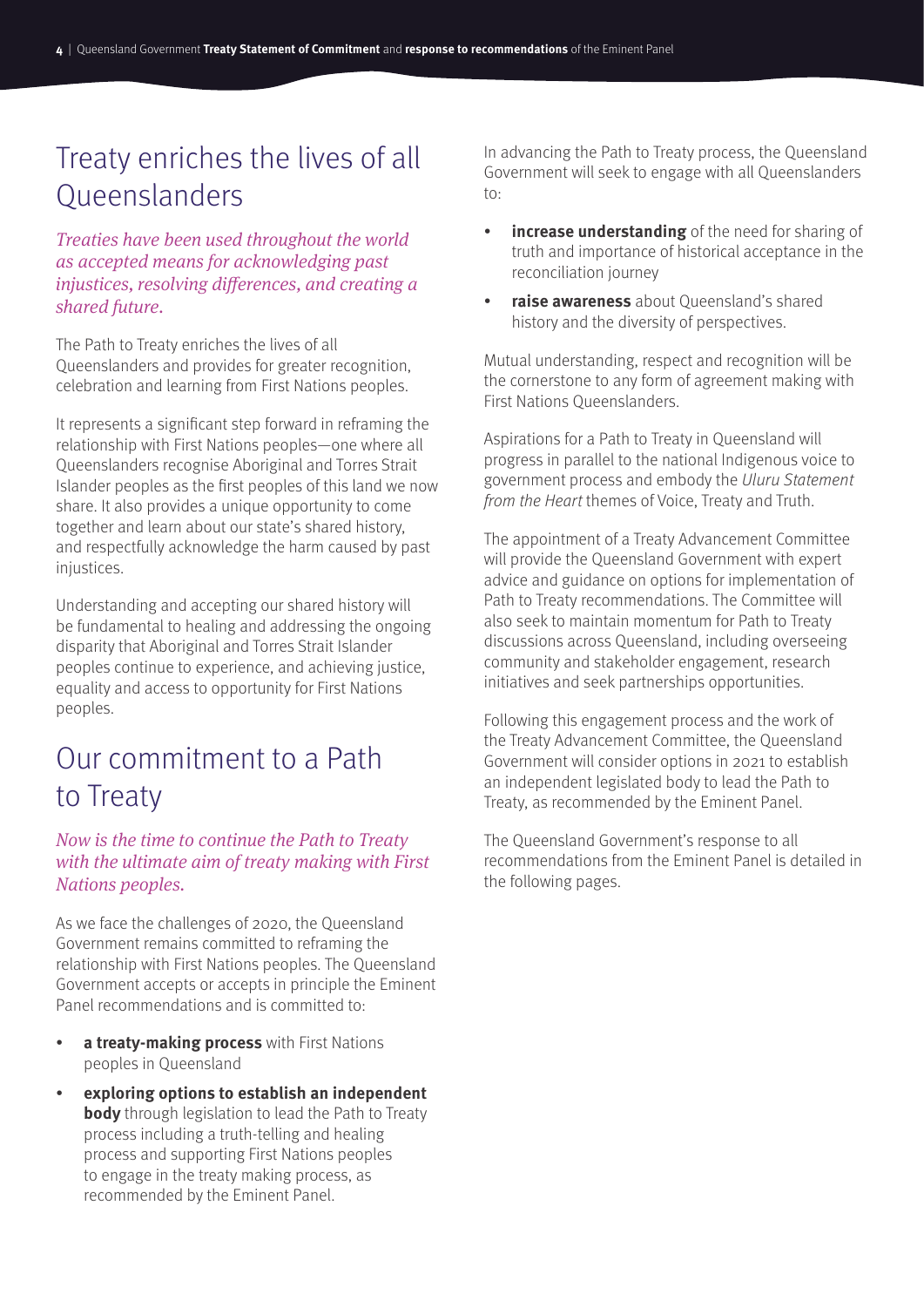# Recommendations and response

#### RECOMMENDATION **RESPONSE**

#### 1. Path to Treaty Overview

Recommendations:

- 1.1 That the Queensland Government proceed on a Path to Treaty with the ultimate aim of reaching a treaty or treaties with the First Nations of Queensland.
- 1.2 That the Path to Treaty be conducted using a rights based approach consistent with both the Human Rights Act 2019 (Qld) and the United Nations Declaration on the Rights of Indigenous Peoples.
- 1.3 That, in order to progress the Path to Treaty the Queensland Government make a Treaty Statement of Commitment to express the Government's intention to further lasting reconciliation with First Nations through the actions detailed in the recommendations below involving:
	- 1.3.1 the establishment of the First Nations Treaty Institute as an independent body to lead the Path to Treaty process;
	- 1.3.2 the facilitation of a process of truth telling and healing;
	- 1.3.3 the building of capacity for First Nations to actively participate in the treaty process;
	- 1.3.4 deepening the understanding and engagement of the wider Queensland community in the Path to Treaty;
	- 1.3.5 the adequate resourcing of these actions through the establishment of a First Nations Treaty Future Fund and;
	- 1.3.6 the placing before Parliament a Bill to further the Path to Treaty, establish the First Nations Treaty Institute and the First Nations Treaty Future Fund.

# 2. The First Nations Treaty Institute

#### Recommendations:

- 2.1 That principal carriage of the actions required to progress the Path to Treaty be the responsibility of a statutory entity established by an Act of the Queensland Parliament called the First Nations Treaty Institute (Institute).
- 2.2 That the functions of the First Nations Treaty Institute include:
	- 2.2.1 advising and facilitating the development of a treaty making framework;
	- 2.2.2 advising on possible representative mechanisms and structures for First Nations Peoples;
	- 2.2.3 leading a process of truth telling and healing;
	- 2.2.4 providing support to build the capacity of First Nations to engage in the treaty making process;
	- 2.2.5 supporting the development of governance models suitable for First Nations and;
	- 2.2.6 engagement with the Queensland community on the Path to Treaty.

#### **1.1, 1.2: Accepted**

The Queensland Government is committed to embarking on a Path to Treaty with First Nations peoples consistent with the rights as embodied in the Human Rights Act 2019 (Qld) and the principles articulated in the United Nations Declaration on the Rights of Indigenous Peoples.

#### **1.3: Accepted in-principle**

The Queensland Government will make a Treaty Statement of Commitment that commits to proceeding on the Path to Treaty.

### **1.3.1 – 1.3.5: Accepted in-principle**

**Accepted:** The Queensland Government supports and intends to implement the

**Accepted in-principle:** The Queensland Government supports the intent or merit of the policy underlining the recommendation, but further policy consideration including

> The COVID-19 global pandemic has impacted the ability to establish the First Nations Treaty Institute and support its functions.

> To maintain the Path to Treaty momentum during this time, a Treaty Advancement Committee (the Committee) will be established to provide expert advice and guidance to the Queensland Government on options for implementation of the recommendations.

This will include consideration by the Committee of the Queensland Aboriginal and Torres Strait Islander Healing Strategy, which is being co-designed by the Healing Foundation with Aboriginal and Torres Strait Islander communities in Queensland to address the impact of intergenerational trauma, grief and loss, violence and abuse.

#### **1.3.6: Accepted in-principle**

The Government will consider introducing legislation following advice from the Committee.

#### **2.1 – 2.4: Accepted in-principle**

The Queensland Government welcomes an opportunity to work together towards a just, more equal and more respectful relationship with Aboriginal and Torres Strait Islander peoples however notes COVID-19 has impacted the ability to establish the First Nations Treaty Institute.

The Government will consider options to establish the First Nations Treaty Institute in 2021 informed by the work of the Committee.

assessment of resourcing is required.

**Legend**

recommendation.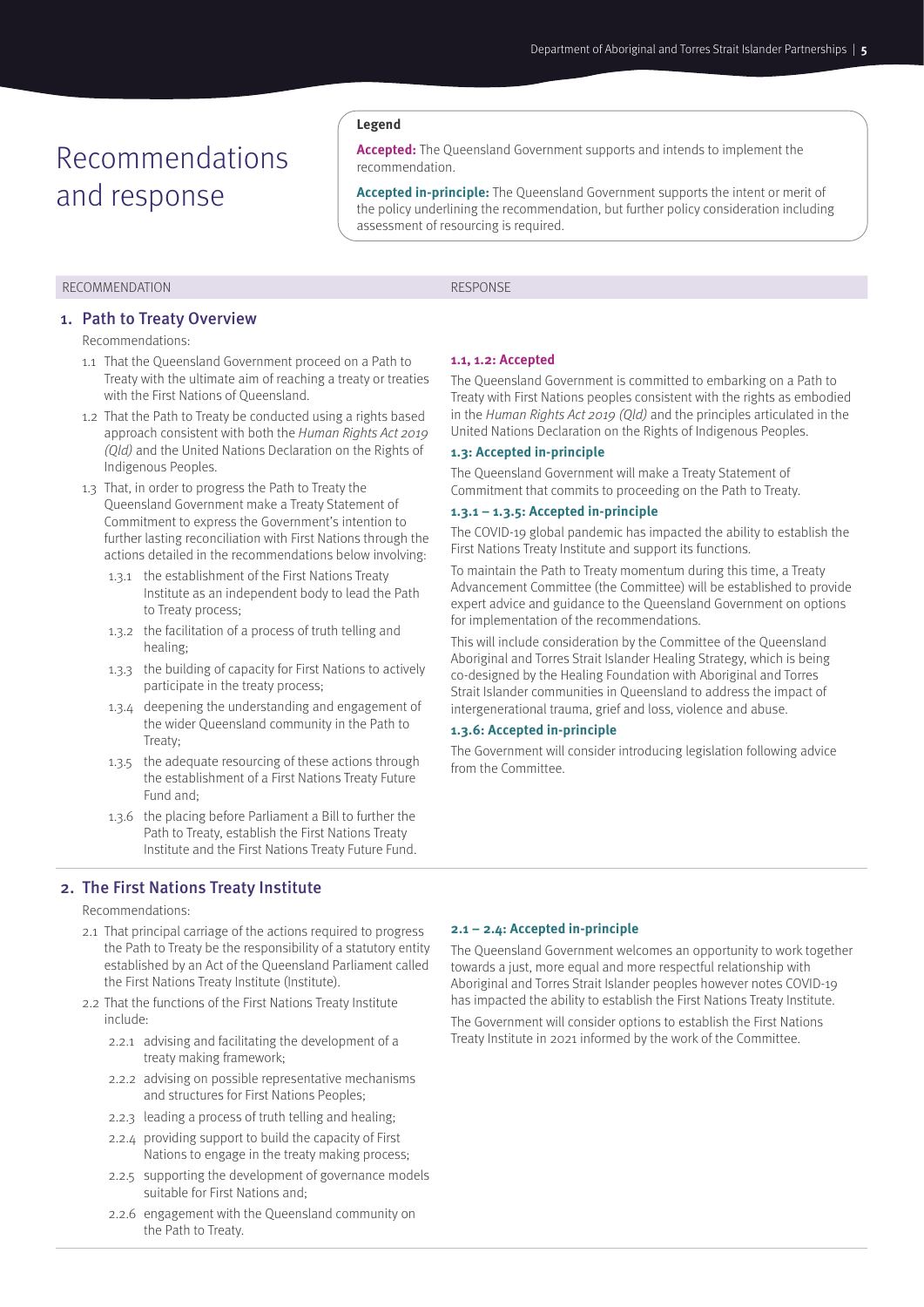#### 2. The First Nations Treaty Institute (continued)

- 2.3 That the governance of the Institute be the responsibility of an Institute Council comprising:
	- 2.3.1 of members initially appointed by the Governor in Council and then subsequently
	- 2.3.2 of members directly appointed by First Nations representative mechanisms and structures and;
	- 2.3.3 a Chief Executive Officer appointed by the Institute Council
- 2.4 That the Institute recommend to the Queensland Government the representative mechanisms and structures for First Nations provided the recommendation:
	- 2.4.1 has been informed through extensive consultation
		- with First Nations Peoples and;
	- 2.4.2 represents an agreed position of First Nations.
- 2.5 That the First Nations Treaty Institute operate independently of the Queensland Government with reporting to be to the Queensland Parliament.
- 2.6 That funding for the First Nations Treaty Institute be drawn from the First Nations Treaty Future Fund.

#### **2.5: Accepted in-principle**

The establishment of a First Nations Treaty Institute as a statutory body to provide flexibility and independence will be subject to further Government consideration following advice from the Committee.

#### **2.6: Accepted in-principle**

Following expert advice and guidance from the Committee, the Queensland Government will consider options to support the next steps towards treaty making in Queensland, including support for the functions of the First Nations Treaty Institute.

# 3. Truth Telling and Healing

Recommendations:

- 3.1 That the Queensland Government facilitate and resource a comprehensive process of Truth Telling to chronicle the history of First Nations Peoples prior to British colonisation of Queensland, the history and impact of colonisation on First Nations Peoples and the more recent history of Queensland in relation to First Nations Peoples.
- 3.2 That, as its first priority, the First Nations Treaty Institute be commissioned and empowered (e.g. the ability to compel the production of documents and witnesses) to conduct the process of Truth Telling and to support participants and witnesses involved in the process.
- 3.3 That healing and reconciliation be supported through the process with relevant service providers auspiced to provide support to First Nations People to recover from their lived experience and impacts of intergenerational trauma.
- 3.4 That the resources, materials and testimony gained from the process be used:
	- 3.4.1 To inform popular and academic understanding of First Nations and the history of colonisation and;
	- 3.4.2 As source material for the development of mandatory educational curricula.

### **3.1 – 3.3: Accepted in-principle**

The Queensland Government acknowledges the need for a process of truth telling on the history of First Nations peoples in Queensland, including the impact of colonisation and dispossession.

The Queensland Government will support in good faith any future truth telling and healing process and will further consider options on how best to efficiently deliver the range of outcomes sought through the truth and healing process, informed by the advice of the Committee. This advice will also be informed by the implementation of the Queensland Aboriginal and Torres Strait Islander Healing Strategy.

#### **3.4.1: Accepted in-principle**

It is anticipated that material developed through a truth telling process would be retained as source material for State museums and libraries.

#### **3.4.2: Accepted in-principle**

It is anticipated that the Queensland Government would support Queensland schools to access and use resources generated through a truth telling process as source material to support teaching Aboriginal and Torres Strait Islander histories and cultures.

It is anticipated that the Department of Aboriginal and Torres Strait Islander Partnerships (DATSIP) and the Department of Education (DoE) would work with Queensland Curriculum and Assessment Authority to update the Aboriginal and Torres Strait Islander Perspective Statement 2017–2020 and explore options for truth telling resources, material and testimony to be made available to Queensland schools.

It is anticipated that DATSIP and DoE would advocate for the truth telling process to be incorporated into the Australian Curriculum.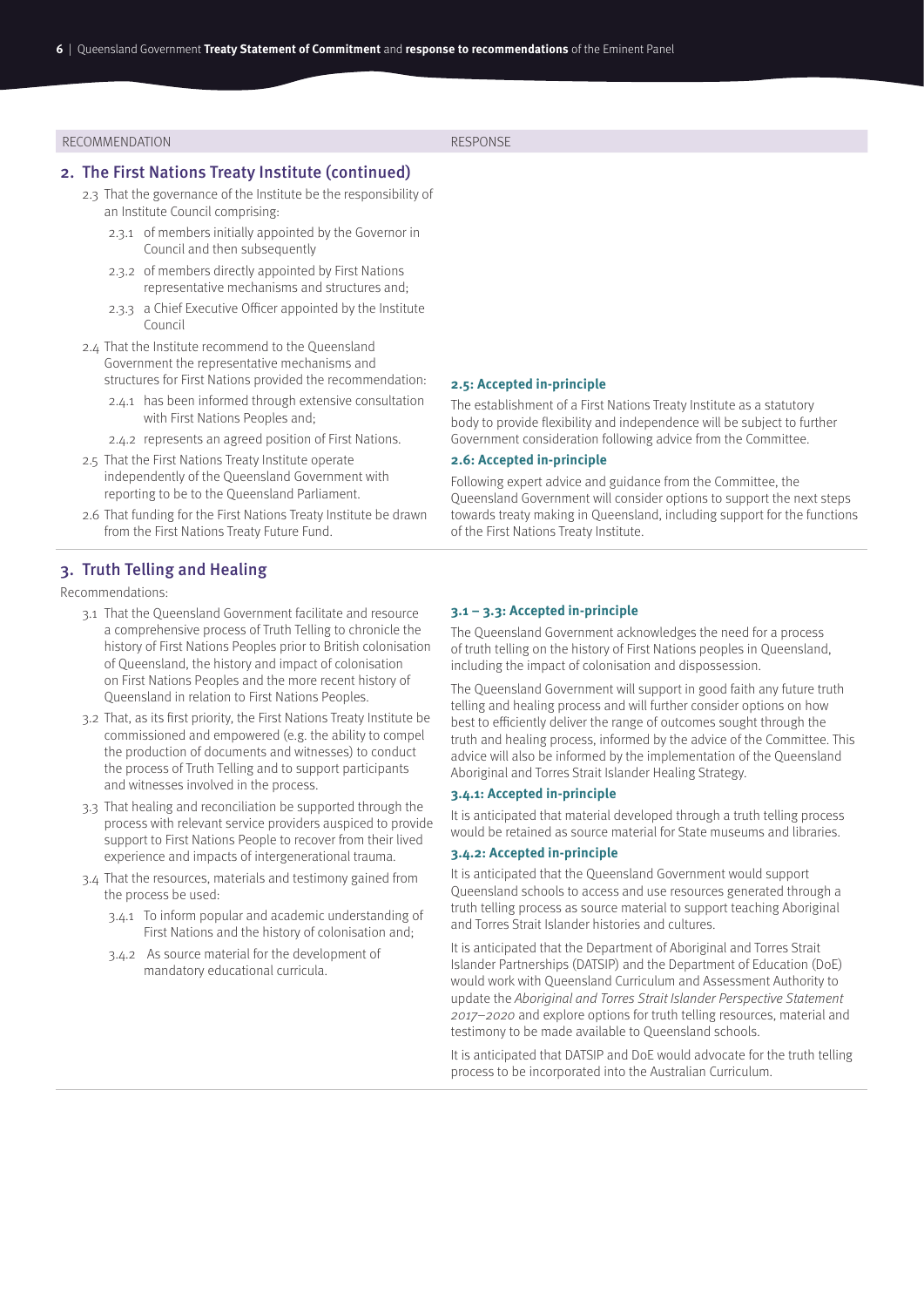### 4. Capacity Building

Recommendations:

- 4.1 That First Nation Peoples be supported to engage in the Path to Treaty with the aim that future discussions and negotiations on a possible treaty or treaties might occur with the State on an equitable basis.
- 4.2 That the First Nations Treaty Institute develop and administer programs to assist First Nations and their communities to become treaty-ready and support First Nations to develop governance models appropriate for different communities.
- 4.3 That partnerships with Universities and other bodies be fostered through the First Nations Treaty Institute to build resources and expertise available to be called upon by First Nations in strengthening their capacity for treaty discussions and on-going governance.
- 4.4 That the Premier supported by the Minister for Aboriginal and Torres Strait Islander Partnerships coordinate preparations within government for the Path to Treaty process.

### 5. Community Understanding and Engagement

Recommendations:

5.1 That the Queensland Government undertake in conjunction with the establishment of the First Nations Treaty Institute and in advance of the Truth and Healing process, a community engagement program to promote understanding of the history of First Nations Peoples and the Path to Treaty process.

### 6. Implementation – The Path to Treaty Act

Recommendations:

- 6.1 That the Queensland Government place before Parliament a Bill to further the Path to Treaty, establish the First Nations Treaty Institute and the First Nations Treaty Future Fund.
- 6.2 The proposed legislation will include acknowledgment that:
	- 6.2.1 First Nations successfully governed their lands, seas, waters and air and associated resources for at least 65,000 years prior to British colonisation of Queensland;
	- 6.2.2 Colonisation occurred without the consent of First Nations and often against the active resistance of First Nations Peoples;
	- 6.2.3 First Nations have never ceded their sovereignty and continue to assert sovereignty;
	- 6.2.4 Colonisation occasioned devastating disruption to First Nations societies and the wholesale dispossession of First Nation Peoples of their lands, seas, waters and air;
	- 6.2.5 First Nations' responsibilities for their lands, seas, waters and air continue in accordance with traditional laws and customs;
	- 6.2.6 First Nations cultures and knowledge is an enormous resource for Queensland and;

### **4.1 – 4.3: Accepted in-principle**

Following expert advice and guidance from the Committee, the Queensland Government will consider introducing legislation to establish the First Nations Treaty Institute to assist First Nations peoples become treaty ready over time, develop governance models and build capacity, including through partnerships with universities and other bodies.

#### **4.4: Accepted**

The Minister for Aboriginal and Torres Strait Islander Partnerships will coordinate preparations across government for the Path to Treaty process, overseen by the Premier.

#### **5.1: Accepted in principle**

The Queensland Government, in partnership with the Committee members, will support the momentum created by the Path to Treaty consultation process and ensure broader community support for the Path to Treaty is built upon.

The Queensland Government will deliver community engagement activities to build awareness of the history of First Nations peoples and the Path to Treaty process in the wider Queensland community.

#### **6.1: Accepted in-principle**

Informed by advice from the Committee, the Government will consider introducing legislation into Parliament to further the Path to Treaty in the next term of Government.

#### **6.2: Accepted in-principle**

The Queensland Government will consider the preparation of legislation to respond to the proposed acknowledgement of First Nations.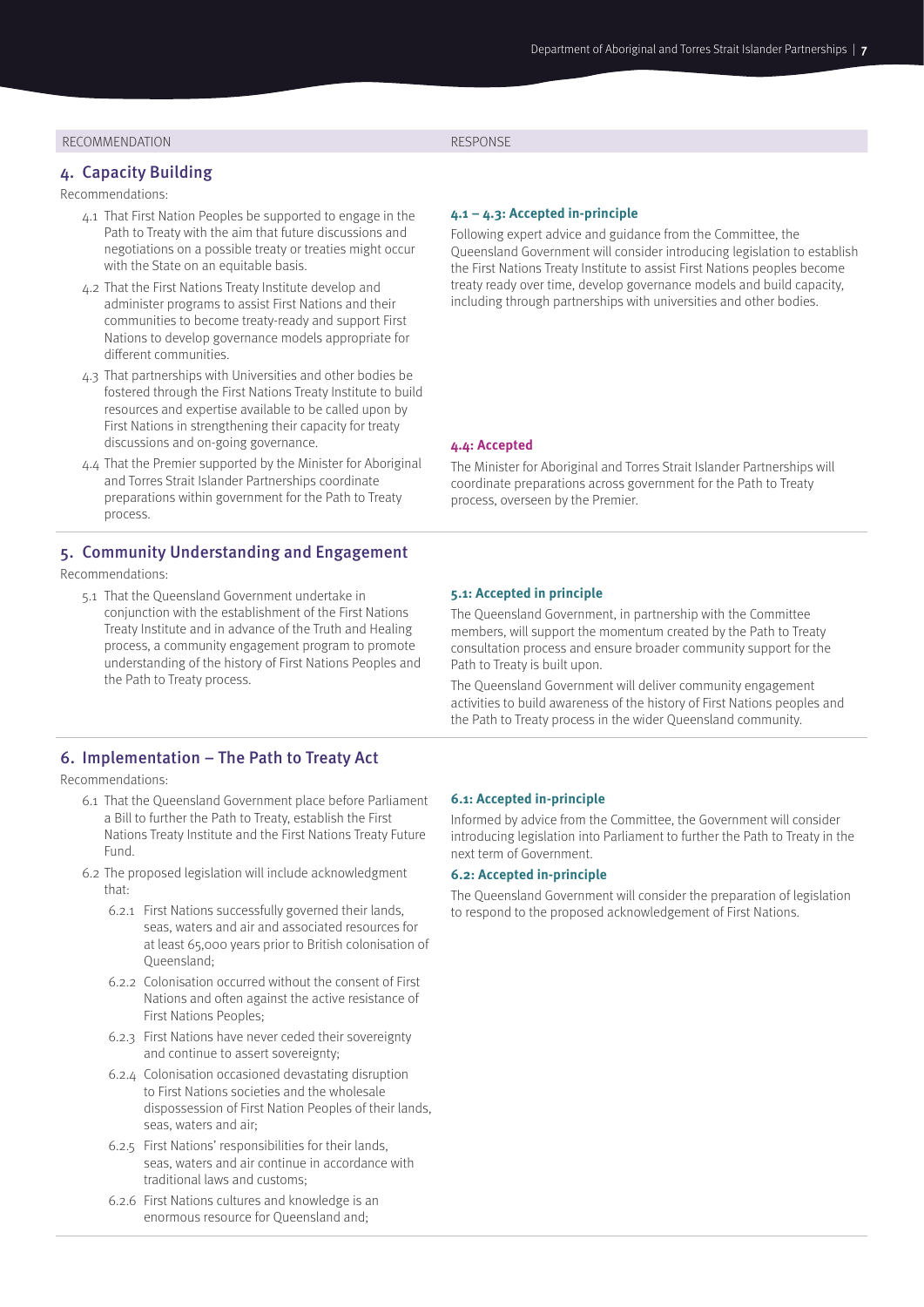### 6. Implementation – The Path to Treaty Act (contintued)

- 6.2.7 Queensland seeks to embark on a Path to Treaty in partnership and good faith and consistently, with the recognition of the rights of First Nations Peoples as embodied in the Human Rights Act 2019 (Qld) and the principles of the United Nations Declaration on the Rights of Indigenous Peoples (the Declaration).
- 6.3 The proposed legislation will:
	- 6.3.1 establish the First Nations Treaty Institute;
	- 6.3.2 establish the First Nations Future Fund
	- 6.3.3 enable future representative mechanisms and structures to be recognised as participants in the settlement of a treaty framework and as parties to treaties;
	- 6.3.4 support the development of appropriate governance arrangements for representative mechanisms and structures for First Nations individually and collectively as required;
	- 6.3.5 provide for the Path to Treaty to proceed based on the Declaration (i.e. incorporate into the Act specifics such as self-determination and free prior and informed consent, fairness and equality, good faith negotiations, mutual benefit and sustainability, transparency and accountability);
	- 6.3.6 enable the future creation of a Treaty Tribunal to oversee the treaty making process, monitor compliance, arbitrate and resolve disputes and review treaties over time;
	- 6.3.7 enable the future adoption of the Treaty Framework as facilitated by the First Nations Treaty Institute and accepted by the Queensland Government and First Nations representative mechanisms and structures;
	- 6.3.8 dispute resolution provisions and;
	- 6.3.9 reporting and other necessary legislative requirements.

#### **6.3: Accepted in-principle**

Informed by the advice of the Committee, options to introduce legislation to progress Path to Treaty will be further considered by the Queensland Government.

Guiding principles for the parties to the Path to Treaty process which are of particular significance for First Nations peoples will be included in this consideration.

Government will also consider the establishment of an independent entity to oversee the treaty-making process and the development of a treaty negotiation framework.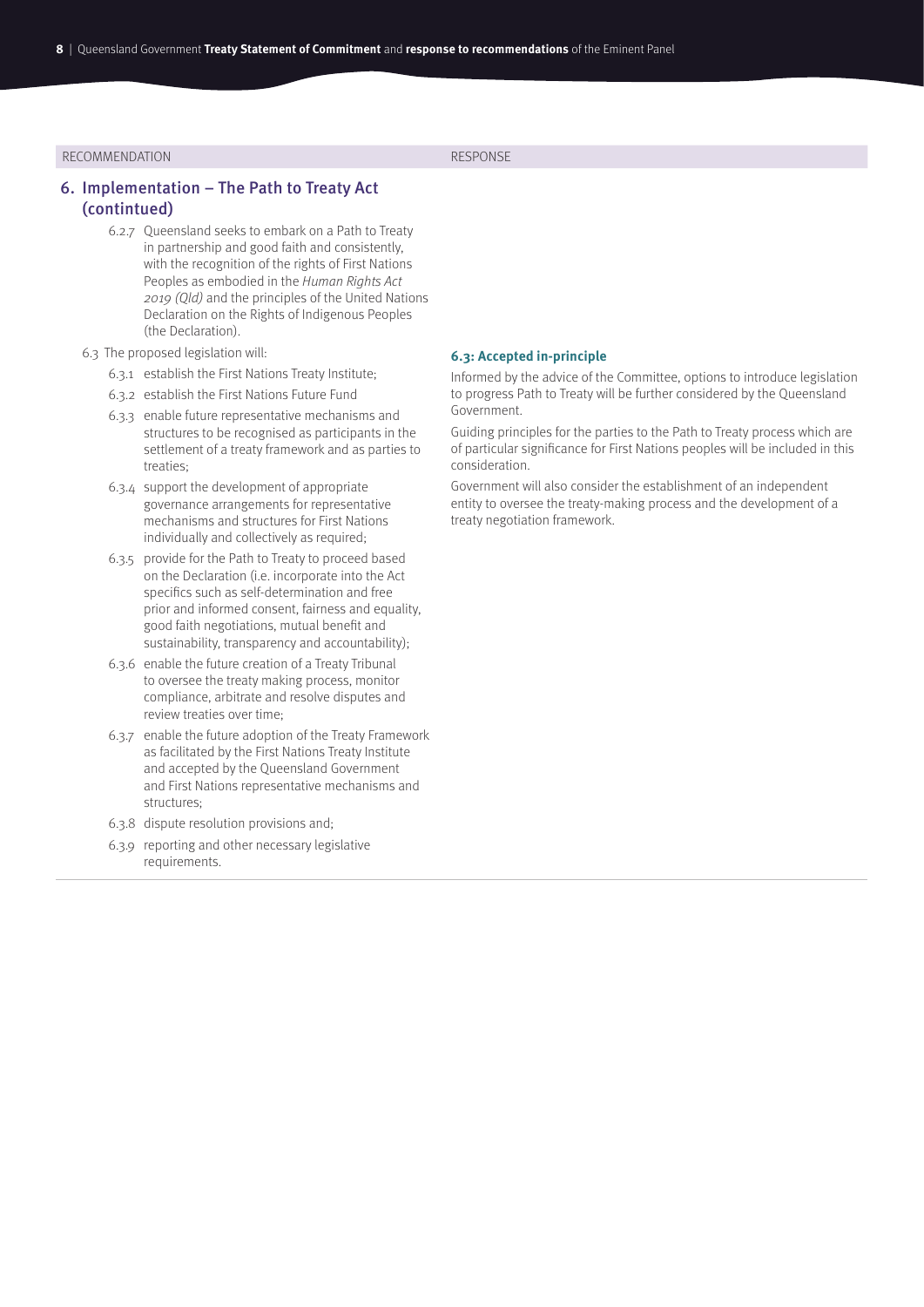# 7. Implementation – Resourcing and creation of the First Nations Treaty Future Fund

#### Recommendations:

- 7.1 That the Queensland Government provide a sustainable and guaranteed financial basis for the Path to Treaty process to proceed.
- 7.2 That a First Nations Treaty Future Fund (Fund) be established into which will be credited annual appropriations for a minimum of 10 years commencing at the earliest practical opportunity sufficient to be applied to the following:
	- 7.2.1 the operational costs of the First Nations Treaty Institute;
	- 7.2.2 capacity building for First Nations;
	- 7.2.3 support for the Truth and Healing process and programs;
	- 7.2.4 support for representative mechanisms and structures;
	- 7.2.5 the costs of First Nations Peoples involvement in treaty negotiations and;
	- 7.2.6 an annual allocation for capital investment sufficient for the Fund to become self-sustaining over time.
- 7.3 That the administration of the Fund be placed with First Nations Treaty Institute with investment of the Funds to be undertaken by the Queensland Investment Corporation informed by ethical considerations provided by the First Nations Treaty Institute.

#### 8. Transparency

8.1 That the Report of the Treaty Working Group and the advice to Government of the Eminent Panel be published and made freely available to the public.

#### **7.1 – 7.3: Accepted-in-principle**

Informed by the advice of the Committee, the Queensland Government will consider options to support the Path to Treaty and the treaty-making process over time including associated resourcing.

#### **8.1: Accepted**

The Queensland Government will publicly release the report of the Treaty Working Group and the advices from the Eminent Panel.